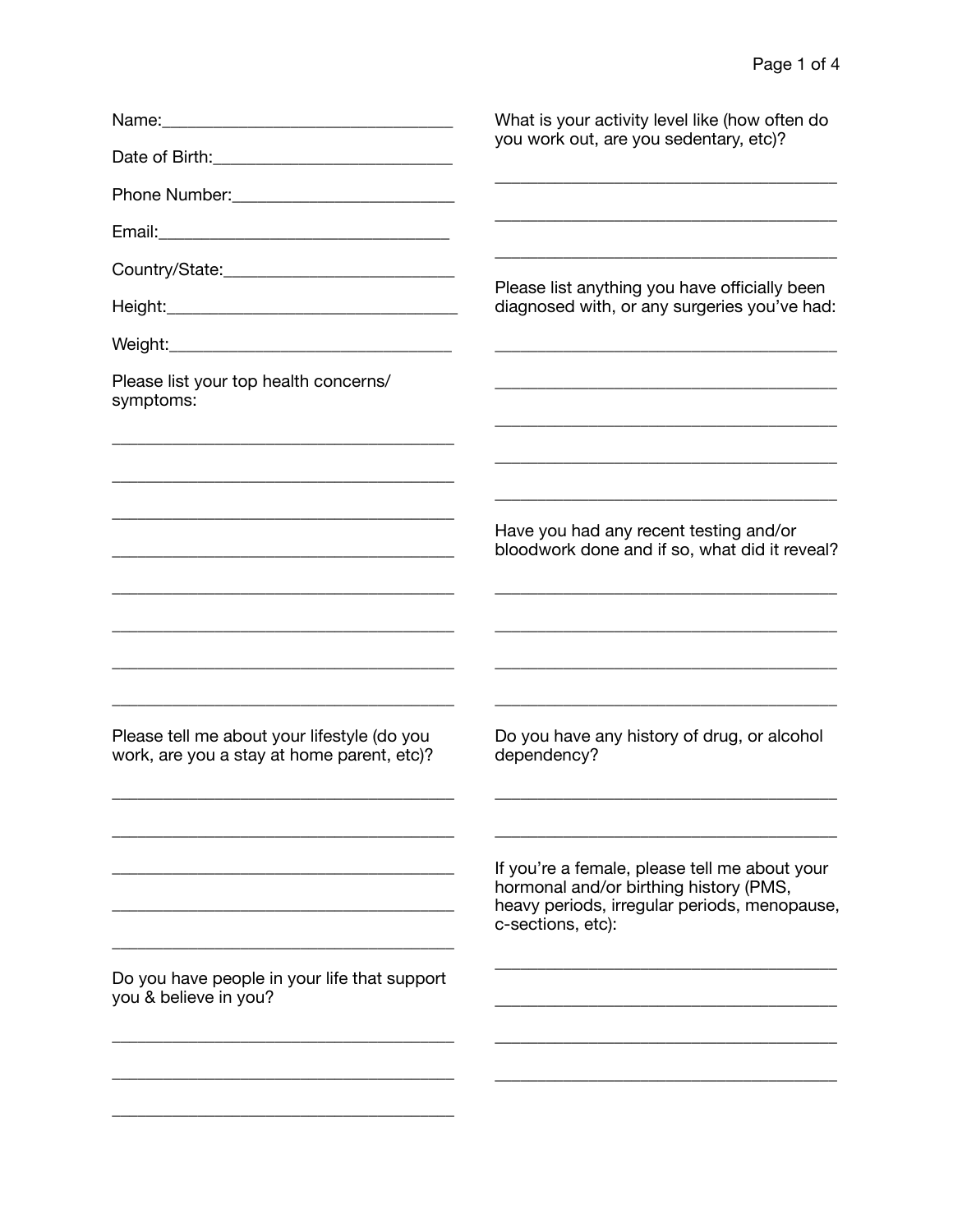Tell me about the condition of your hair, skin, & nails (hair-loss, brittle hair, dry skin, itchy skin, rashes, psoriasis, eczema, nail breakage, nail ridges, nails fungus, etc):

\_\_\_\_\_\_\_\_\_\_\_\_\_\_\_\_\_\_\_\_\_\_\_\_\_\_\_\_\_\_\_\_\_\_\_\_\_\_\_\_

\_\_\_\_\_\_\_\_\_\_\_\_\_\_\_\_\_\_\_\_\_\_\_\_\_\_\_\_\_\_\_\_\_\_\_\_\_\_\_\_

\_\_\_\_\_\_\_\_\_\_\_\_\_\_\_\_\_\_\_\_\_\_\_\_\_\_\_\_\_\_\_\_\_\_\_\_\_\_\_\_

Are you easily able to work up a sweat and/ or do you deal with night sweats, or excessive sweating?

\_\_\_\_\_\_\_\_\_\_\_\_\_\_\_\_\_\_\_\_\_\_\_\_\_\_\_\_\_\_\_\_\_\_\_\_\_\_\_\_

\_\_\_\_\_\_\_\_\_\_\_\_\_\_\_\_\_\_\_\_\_\_\_\_\_\_\_\_\_\_\_\_\_\_\_\_\_\_\_\_

\_\_\_\_\_\_\_\_\_\_\_\_\_\_\_\_\_\_\_\_\_\_\_\_\_\_\_\_\_\_\_\_\_\_\_\_\_\_\_\_

Tell me about your ears, nose, throat, & respiratory system (chronic ear infections, ear ringing, sinus infections, asthma, etc):

\_\_\_\_\_\_\_\_\_\_\_\_\_\_\_\_\_\_\_\_\_\_\_\_\_\_\_\_\_\_\_\_\_\_\_\_\_\_\_\_

\_\_\_\_\_\_\_\_\_\_\_\_\_\_\_\_\_\_\_\_\_\_\_\_\_\_\_\_\_\_\_\_\_\_\_\_\_\_\_\_

\_\_\_\_\_\_\_\_\_\_\_\_\_\_\_\_\_\_\_\_\_\_\_\_\_\_\_\_\_\_\_\_\_\_\_\_\_\_\_\_

\_\_\_\_\_\_\_\_\_\_\_\_\_\_\_\_\_\_\_\_\_\_\_\_\_\_\_\_\_\_\_\_\_\_\_\_\_\_\_\_

\_\_\_\_\_\_\_\_\_\_\_\_\_\_\_\_\_\_\_\_\_\_\_\_\_\_\_\_\_\_\_\_\_\_\_\_\_\_\_\_

\_\_\_\_\_\_\_\_\_\_\_\_\_\_\_\_\_\_\_\_\_\_\_\_\_\_\_\_\_\_\_\_\_\_\_\_\_\_\_\_

Do you have any joint or muscle pain?

How is your sleep (do you struggle to fall asleep, struggle to stay asleep all night, do you snore, do you wake up to pee at night, etc)?

\_\_\_\_\_\_\_\_\_\_\_\_\_\_\_\_\_\_\_\_\_\_\_\_\_\_\_\_\_\_\_\_\_\_\_\_\_\_\_\_

\_\_\_\_\_\_\_\_\_\_\_\_\_\_\_\_\_\_\_\_\_\_\_\_\_\_\_\_\_\_\_\_\_\_\_\_\_\_\_\_

\_\_\_\_\_\_\_\_\_\_\_\_\_\_\_\_\_\_\_\_\_\_\_\_\_\_\_\_\_\_\_\_\_\_\_\_\_\_\_\_

How are your energy levels during the day (do you feel fatigued, do you take naps, etc)?

\_\_\_\_\_\_\_\_\_\_\_\_\_\_\_\_\_\_\_\_\_\_\_\_\_\_\_\_\_\_\_\_\_\_\_\_\_\_\_\_

\_\_\_\_\_\_\_\_\_\_\_\_\_\_\_\_\_\_\_\_\_\_\_\_\_\_\_\_\_\_\_\_\_\_\_\_\_\_\_\_

\_\_\_\_\_\_\_\_\_\_\_\_\_\_\_\_\_\_\_\_\_\_\_\_\_\_\_\_\_\_\_\_\_\_\_\_\_\_\_\_

Tell to me about your dental history (root canals, silver fillings, history of cavities, wisdom teeth removed, other teeth pulled out, braces, permanent retainer, implants, etc):

\_\_\_\_\_\_\_\_\_\_\_\_\_\_\_\_\_\_\_\_\_\_\_\_\_\_\_\_\_\_\_\_\_\_\_\_\_\_\_\_

\_\_\_\_\_\_\_\_\_\_\_\_\_\_\_\_\_\_\_\_\_\_\_\_\_\_\_\_\_\_\_\_\_\_\_\_\_\_\_\_

\_\_\_\_\_\_\_\_\_\_\_\_\_\_\_\_\_\_\_\_\_\_\_\_\_\_\_\_\_\_\_\_\_\_\_\_\_\_\_\_

\_\_\_\_\_\_\_\_\_\_\_\_\_\_\_\_\_\_\_\_\_\_\_\_\_\_\_\_\_\_\_\_\_\_\_\_\_\_\_\_

Have they ever lived, or worked in a place that had visible leaks in the celling, under the sink, smelled musty, or where you could actually see mold/mildew growing anywhere?

\_\_\_\_\_\_\_\_\_\_\_\_\_\_\_\_\_\_\_\_\_\_\_\_\_\_\_\_\_\_\_\_\_\_\_\_\_\_\_\_

\_\_\_\_\_\_\_\_\_\_\_\_\_\_\_\_\_\_\_\_\_\_\_\_\_\_\_\_\_\_\_\_\_\_\_\_\_\_\_\_

\_\_\_\_\_\_\_\_\_\_\_\_\_\_\_\_\_\_\_\_\_\_\_\_\_\_\_\_\_\_\_\_\_\_\_\_\_\_\_\_

\_\_\_\_\_\_\_\_\_\_\_\_\_\_\_\_\_\_\_\_\_\_\_\_\_\_\_\_\_\_\_\_\_\_\_\_\_\_\_\_

Tell me about your bowel movements (how many times do you go each day, is it easy for you to go, do you have diarrhea/ constipation, etc):

\_\_\_\_\_\_\_\_\_\_\_\_\_\_\_\_\_\_\_\_\_\_\_\_\_\_\_\_\_\_\_\_\_\_\_\_\_\_\_\_

\_\_\_\_\_\_\_\_\_\_\_\_\_\_\_\_\_\_\_\_\_\_\_\_\_\_\_\_\_\_\_\_\_\_\_\_\_\_\_\_

\_\_\_\_\_\_\_\_\_\_\_\_\_\_\_\_\_\_\_\_\_\_\_\_\_\_\_\_\_\_\_\_\_\_\_\_\_\_\_\_

Tell me about your exposure to electromagnet frequencies and wifi radiation:

Do you keep your wifi router on 24 hours a day?

\_\_\_\_\_\_\_\_\_\_\_\_\_\_\_\_\_\_\_\_\_\_\_\_\_\_\_\_\_\_\_\_\_\_\_\_\_\_\_\_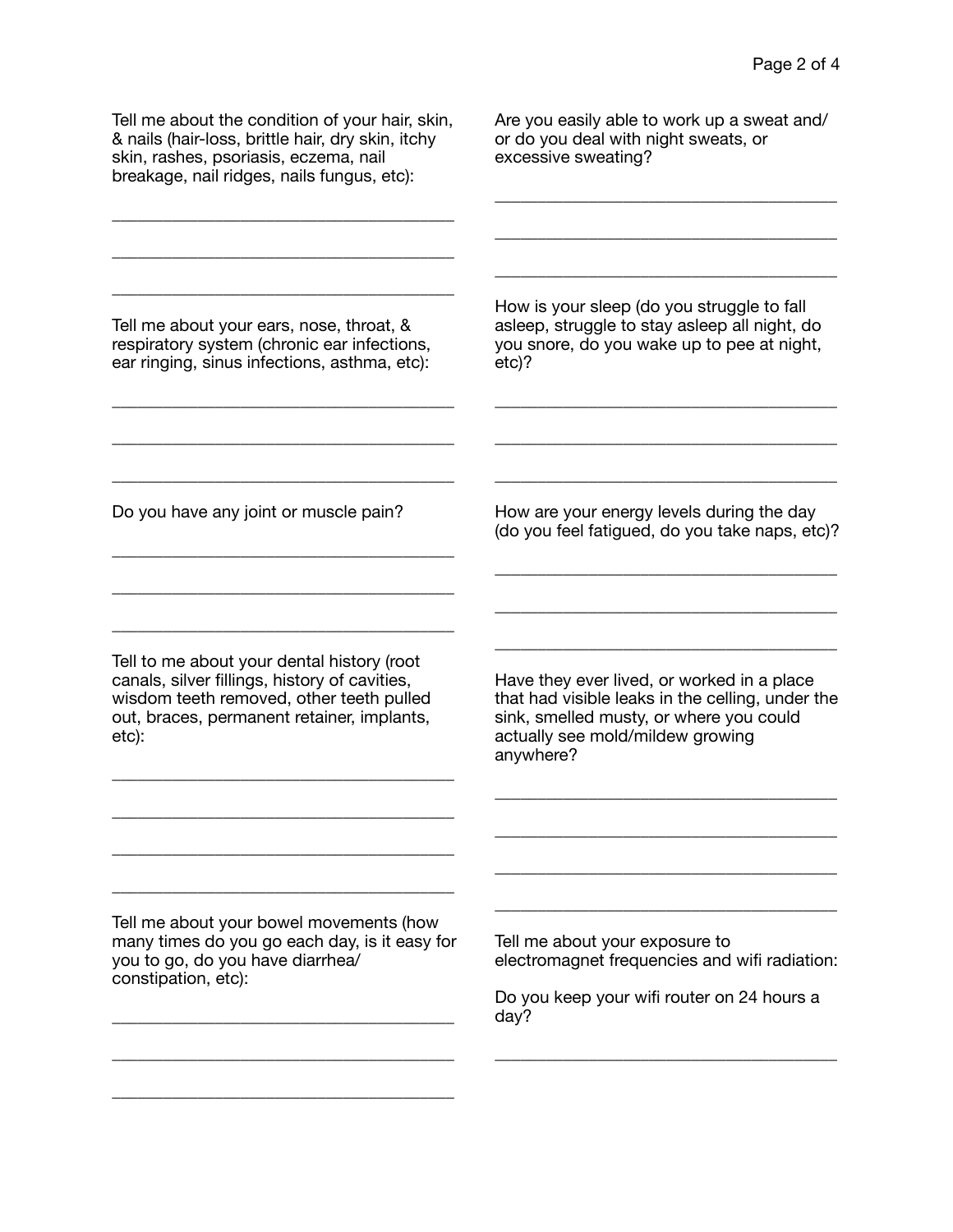| Do you sleep with your cellphone next to<br>you?                            | What kind of dish-soap and hand-soap do<br>you use?                       |
|-----------------------------------------------------------------------------|---------------------------------------------------------------------------|
| Do you live next to cellphone towers, or large<br>power lines?              | Do you wear cologne or perfume?                                           |
| Do you have a smart meter?                                                  | What kind of body-wash, shampoo, and<br>conditioner do you use?           |
| Do you have a microwave that you use<br>regularly?                          |                                                                           |
| Do you keep your cellphone tucked into your<br>pocket a lot?                | What kind of make-up and/or skin-care do<br>you use?                      |
| Do you use a laptop or computer regularly?                                  |                                                                           |
| How many hours per day would you estimate<br>you are on your smart devices? | What kind of deodorant do you use?                                        |
| Tell me more about your cleaning & beauty<br>products:                      | Tell me more about your medications &<br>supplements:                     |
| Do you use toothpaste that contains<br>fluoride?                            | Have you ever used over the counter<br>antacids or prescription antacids? |
| What brand of laundry detergent do you<br>use?                              | Do you have an IUD, or use birth control?                                 |
| What kind of cleaning products do you use<br>around the house?              |                                                                           |
|                                                                             |                                                                           |

\_\_\_\_\_\_\_\_\_\_\_\_\_\_\_\_\_\_\_\_\_\_\_\_\_\_\_\_\_\_\_\_\_\_\_\_\_\_\_\_